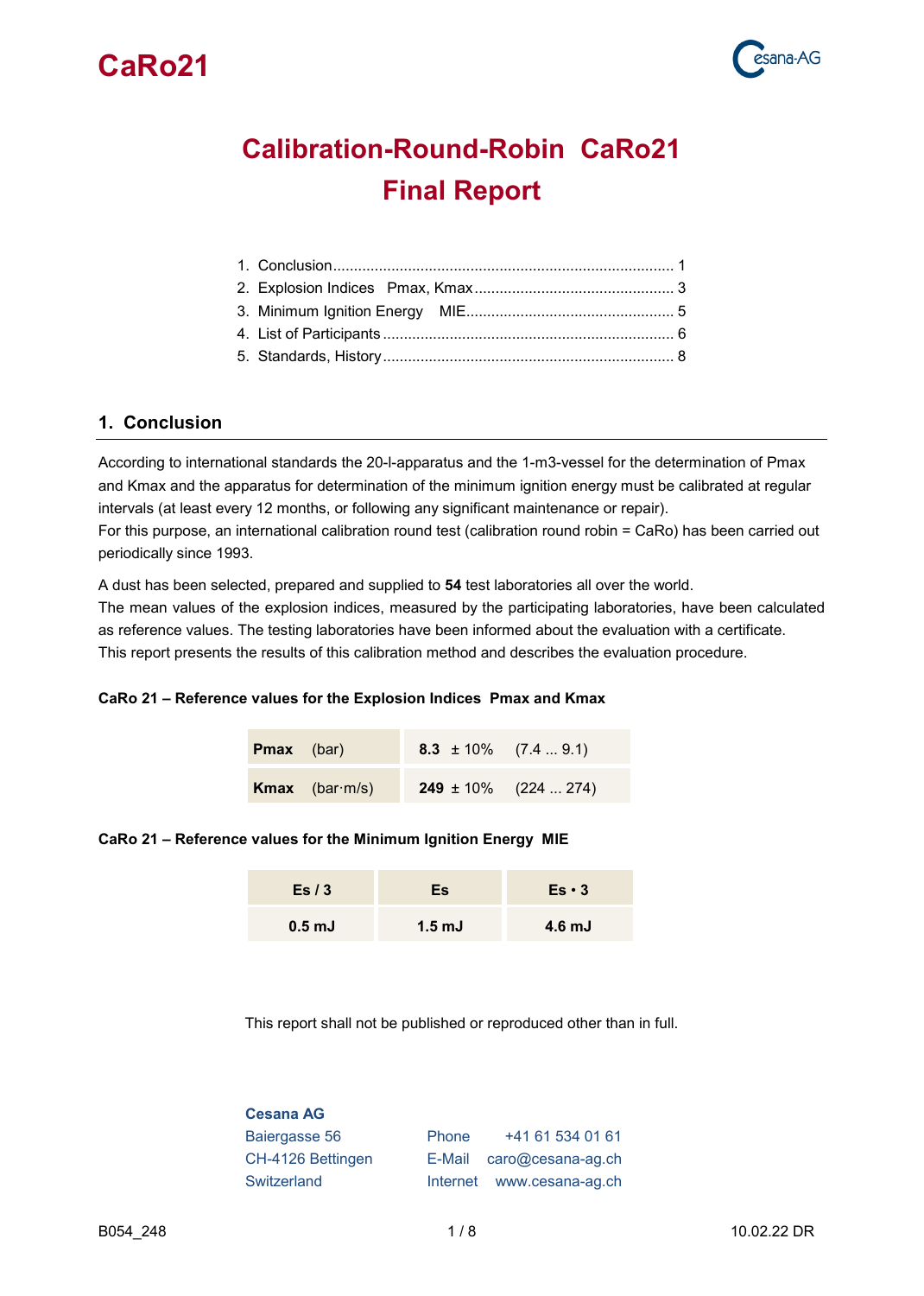

### **1.1 Participants:**

Further details about participants who have agreed to a publication, can be found in section 4.

|                        |                | Pmax, Kmax (67) | <b>MZE</b> (58) |                |
|------------------------|----------------|-----------------|-----------------|----------------|
|                        | $20-I$         | 1 <sub>m3</sub> | <b>MIKE</b>     | others         |
| <b>Australia</b>       | $\overline{1}$ |                 | $\overline{1}$  |                |
| Austria                | $\overline{2}$ |                 | $\overline{1}$  |                |
| <b>Belgium</b>         | $\overline{1}$ |                 | $\mathbf{1}$    |                |
| <b>Brazil</b>          | $\overline{1}$ |                 |                 |                |
| China                  |                |                 | $\mathbf{1}$    |                |
| <b>Czech Republic</b>  | $\overline{2}$ | $\mathbf{1}$    | $\overline{1}$  |                |
| France                 | 3              |                 | 3               |                |
| Germany                | 14             | 3               | 13              | $\mathbf{1}$   |
| India                  |                |                 | $\mathbf{1}$    |                |
| Italy                  | $\overline{2}$ |                 | $\overline{2}$  |                |
| Japan                  | $\overline{1}$ |                 | $\overline{2}$  |                |
| Norway                 | $\mathbf{1}$   |                 | $\mathbf{1}$    |                |
| Poland                 | $\overline{1}$ | $\overline{2}$  |                 | $\overline{2}$ |
| Romania                | $\mathbf{1}$   |                 |                 | $\mathbf{1}$   |
| <b>South Africa</b>    | $\overline{2}$ |                 |                 |                |
| Spain                  | $\mathbf{1}$   |                 | $\mathbf{1}$    |                |
| Sweden                 | $\mathbf{1}$   |                 |                 | $\overline{1}$ |
| Switzerland            | 3              |                 | $\overline{7}$  |                |
| <b>The Netherlands</b> | $\mathbf{1}$   |                 | $\mathbf{1}$    |                |
| <b>United Kingdom</b>  | $\overline{4}$ |                 | $\overline{4}$  | $\mathbf{1}$   |
| <b>USA</b>             | 17             | $\overline{2}$  | 10              | $\overline{2}$ |
| Total:                 | 59             | 8               | 50              | 8              |

### **1.2 Test substance:**

For correct calibration the CaRo 21 test sample has been milled, homogenized and shipped in an air tight package. Therefore the sample has to be tested "as delivered".

| <b>Particle size:</b> | d 10 $[\mu m]$ | $d$ 50 = median [ $\mu$ m] | d 90 [ $\mu$ m] |
|-----------------------|----------------|----------------------------|-----------------|
| Sample 1              | 4.78           | 19.34                      | 69.07           |
| Sample 2              | 4.76           | 19.54                      | 71.03           |
| Sample 3              | 4.90           | 19.80                      | 67.97           |
| Sample 4              | 4.86           | 19.40                      | 67.46           |

**CaRo 21 = Niacin** CaRo Test Dust (Nicotinic acid)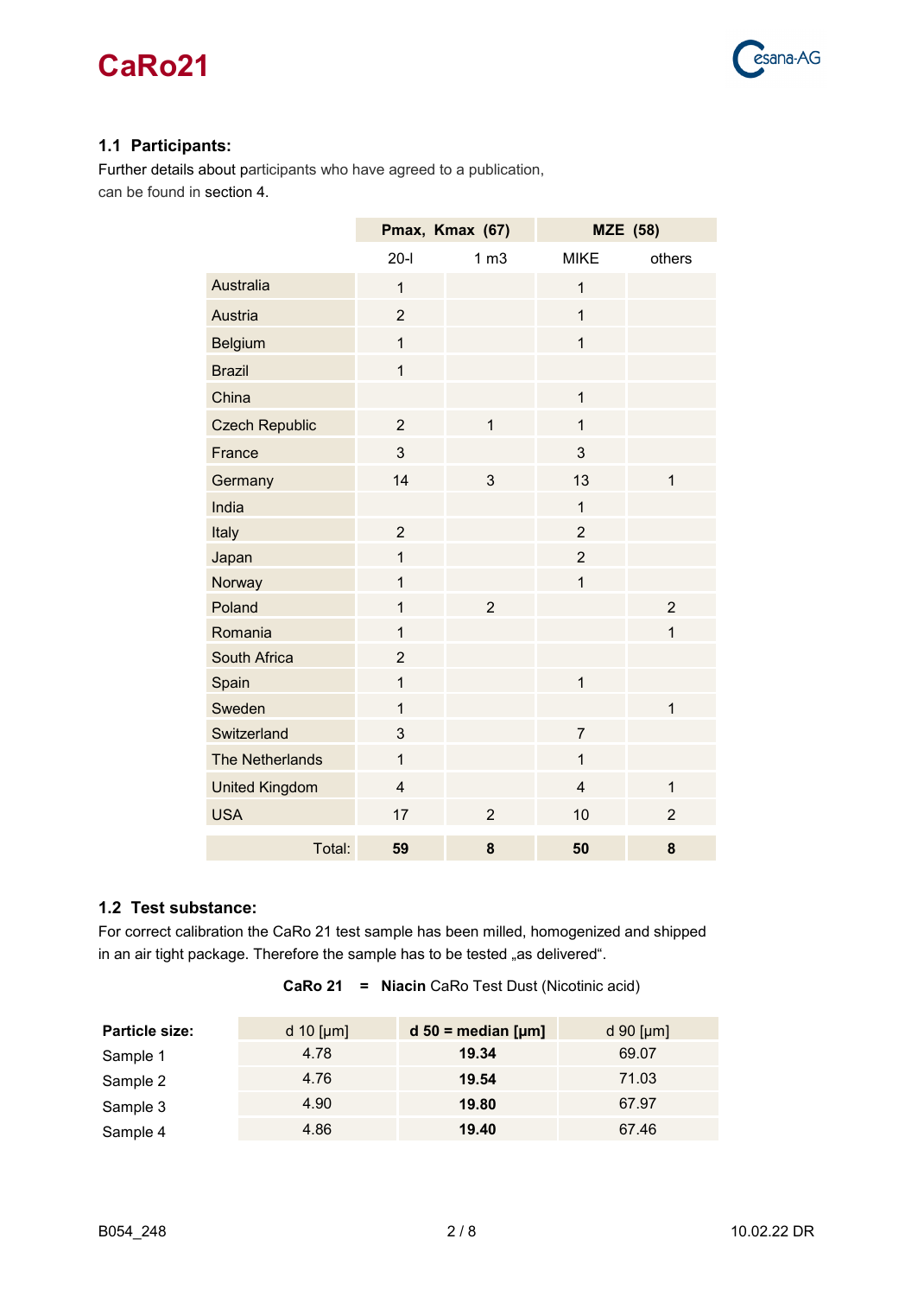

## <span id="page-2-0"></span>**2. Explosion Indices Pmax, Kmax**



**Pmax = 8.3 bar**  $\pm 10\%$  (7.4 ... 9.1) @ 582 g/m<sup>3</sup>



## **Kmax = 249 bar•m/s** ±10% (224 ... 274) @ 725 g/m<sup>3</sup>

The individual results are drawn in relation to the arithmetic mean of all results and in chronological sequence (number of certificate).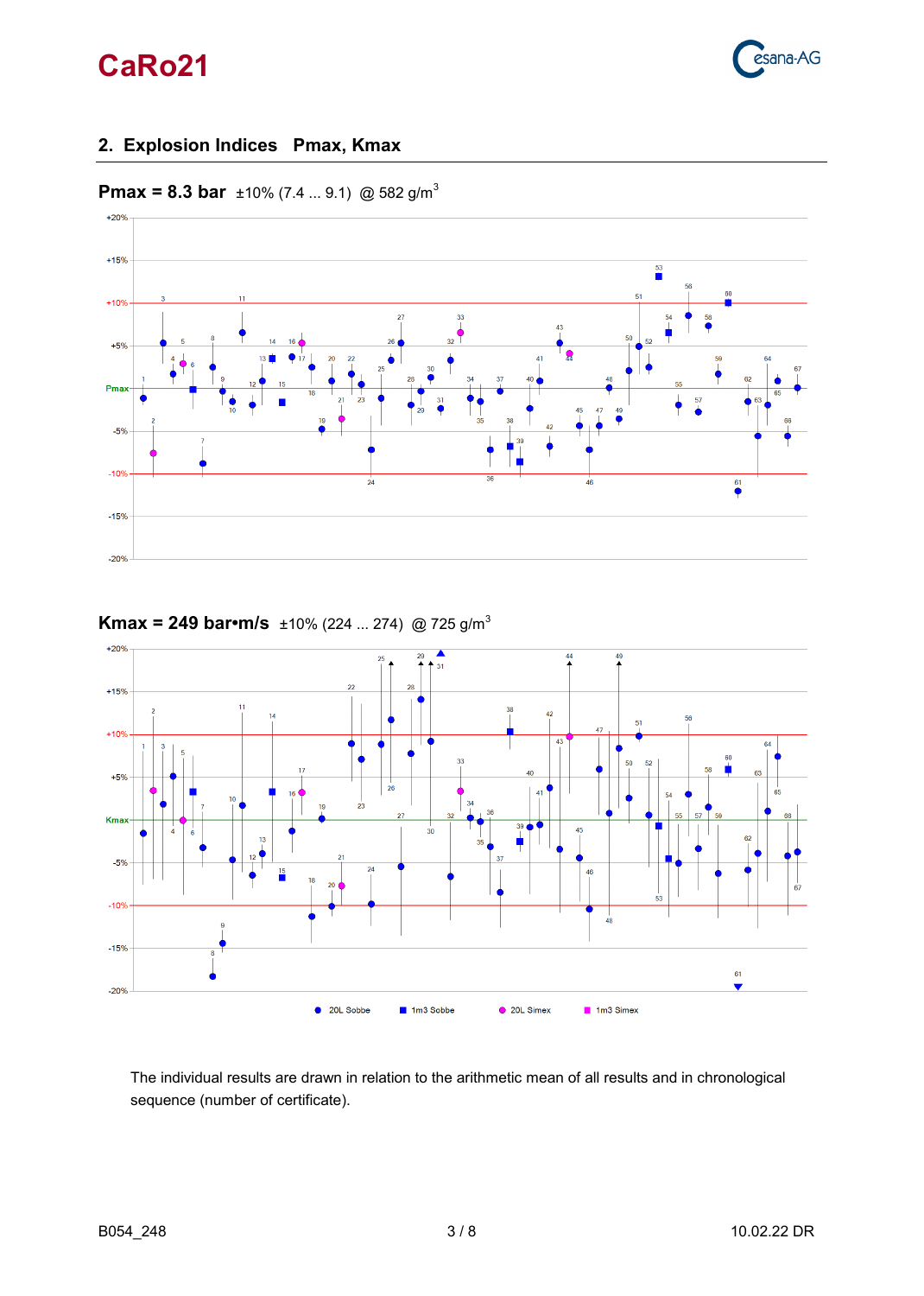



### **2.1 Test procedure:**

The method for determination of Pmax, Kmax is described in the "Instructions CaRo 21"

#### **2.2 Evaluation:**

The explosion indices Pmax and (dP/dt)max are defined as the mean values of the maximum values of each series. Subsequently, the explosion index Kmax is calculated from the mean value (dP/dt)max.

### **2.3 Scatter of Pmax and Kmax:**

The maxima of each series must not deviate by more than **10%** of Pmax resp. Kmax. Otherwise this series must be repeated!

### **2.4 Calculation of the reference values:**

First the mean value of all test results (67) has been calculated. In a second step all results outside of the tolerance band are excluded prior to the subsequent calculation of the mean value.

### **2.5 Cause of errors:**

Some laboratories had to repeat the tests.

 The most common causes of errors known to us have been summarised in our new appendix on the 20-L apparatus (B000\_080.pdf) in chapter 5.

 This document and other revised documents can be found after updating the corresponding software (KSEP) as usual via the menu item "Help".

#### **Update of software older than 2017**

 The former Kühner update server no longer exists! An update via the built-in update function is therefore no longer possible. Old software with the Kühner logo can only be updated as follows:

#### **KSEP 7.x**

- 1. Load file: [https://www.cesana-ag.ch/download/KSEP71\\_setup.msi](https://www.cesana-ag.ch/download/KSEP71_setup.msi)
- 2. Run the file: KSEP71 setup.msi
- 3. Select the previous KSEP directory (Browse).
- 4. Start installation (if necessary select the option "Repair"). Your previous settings and data remain unchanged!

#### **Update of software 2017 and newer**

| Help   | Update                                         |  |
|--------|------------------------------------------------|--|
| Update | lnternet:<br>cesana-ag.ch<br>$\bigcirc$ Drive: |  |

Select and start the update function: Help / Update (Internet: cesana-ag.ch) Everything else happens automatically.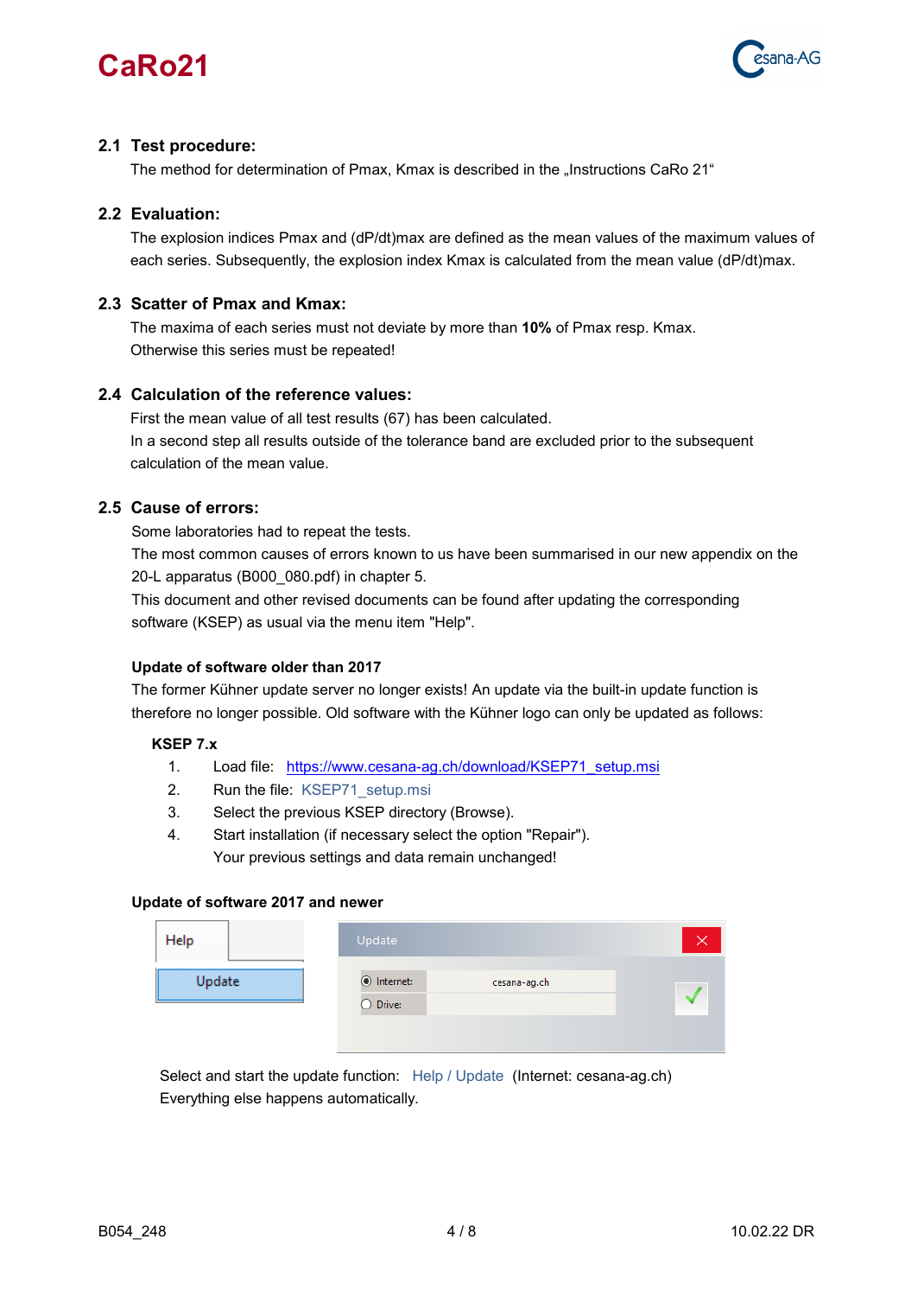



## <span id="page-4-0"></span>**3. Minimum Ignition Energy MIE**

The individual results are drawn in chronological sequence (number of certificate).

### **3.1 Test procedure:**

The method for determination of the MIE is described in the "Instructions CaRo 21".

#### **3.2 Estimation of the statistical energy (Es):**

The minimum ignition energy MIE lies, by definition, between two energy values: E1 < MIE < E2 For the purpose of comparison between different apparatuses, only one MIE value (Es) instead of the energy range (E1, E2) shall be used. This single value (Es) can be estimated by use of the probability of ignition as follows (EN 13821):

$$
E_{S} = 10^{\log E_{2} - \frac{[E_{2}]\cdot (\log E_{2} - \log E_{1})}{(N I + I) \cdot [E_{2}] + 1}}
$$

where is:  $I[E2] =$  number of tests with ignition at energy E2 (NI+I) [E2] = total number of tests at energy E2

### **3.3 Criteria for conformity:**

Conformity in the CaRo 21 is given, when the Es-value of each equipment differ less than a factor of 3 to the mean (Es) of all equipment:

| Es $/3$           | Es.              | $Es \cdot 3$      |
|-------------------|------------------|-------------------|
| 0.5 <sub>mJ</sub> | $1.5 \text{ mJ}$ | 4.6 <sub>mJ</sub> |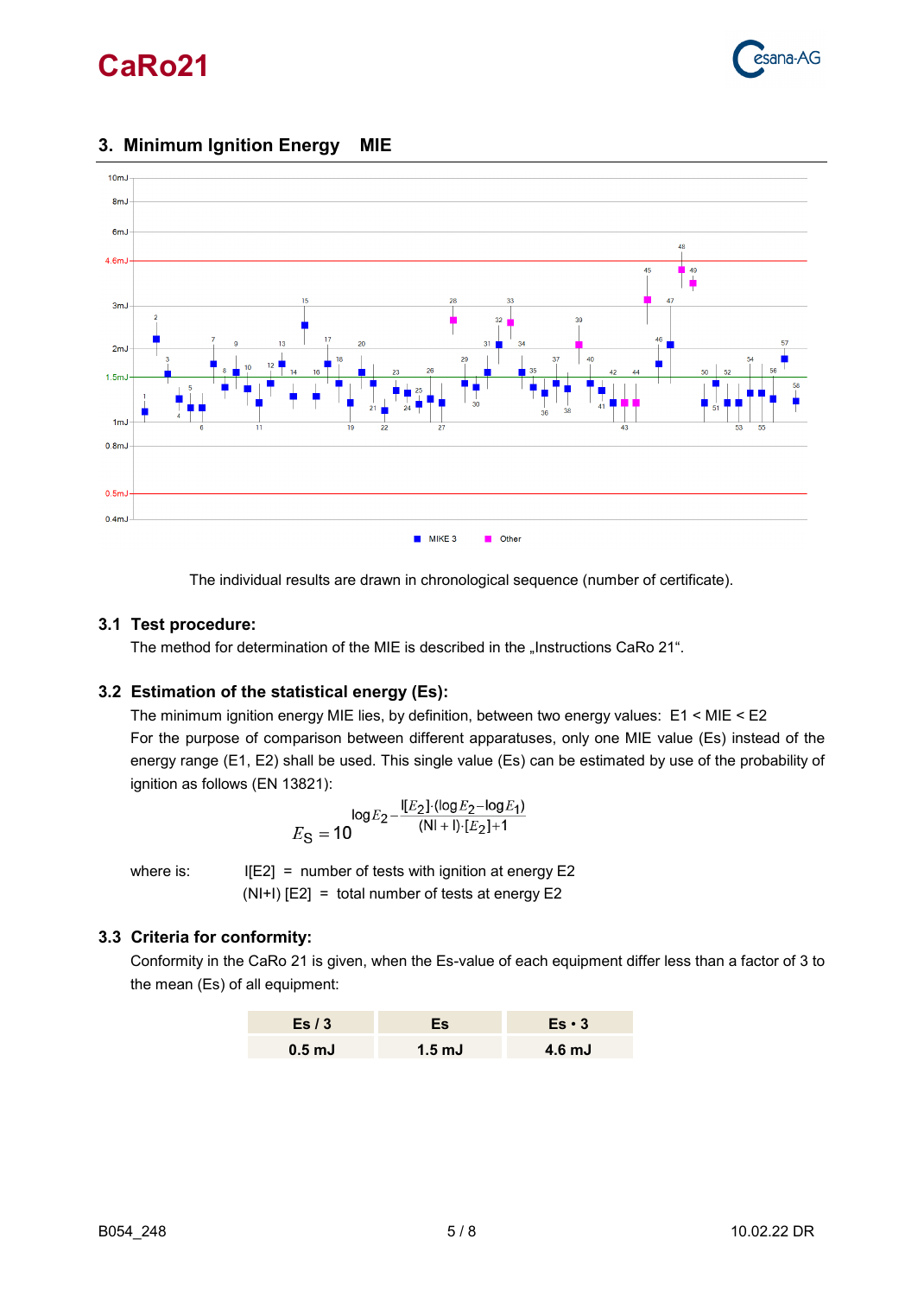

## <span id="page-5-0"></span>**4. List of Participants**

| <b>Country</b>        | Company<br>Laboratory                                              | <b>E-Mail</b>                                  | <b>Pmax</b><br><b>Kmax</b>    | <b>MIE</b>   |
|-----------------------|--------------------------------------------------------------------|------------------------------------------------|-------------------------------|--------------|
| Australia             | Simtars - Resources<br>Safety & Health<br>Queensland (RSHQ)        | sponcom.dust@simtars.com.au                    | $\checkmark$                  | $\checkmark$ |
| Austria               | <b>AUVA</b>                                                        | stp@auva.at                                    | $\checkmark$                  | $\checkmark$ |
| Austria               | <b>FireX Greßlehner</b><br>GmbH                                    | dietmar.gresslehner@firex.at                   | $\checkmark$                  |              |
| Belgium               | Adinex N.V.                                                        | info@adinex.be                                 | $\checkmark$                  | $\checkmark$ |
| <b>Brazil</b>         | IPT - Instituto de<br>Pesquisas<br>Tecnológicas                    | ricalca@ipt.br                                 | ✓                             |              |
| <b>Czech Republic</b> | VVUÚ, a.s.                                                         | mokosl@vvuu.cz                                 | ✓                             | $\checkmark$ |
| France                | <b>INERIS</b>                                                      | ghislain.binotto@ineris.fr                     | $\checkmark$                  | $\checkmark$ |
| France                | <b>SOLVAY</b>                                                      | gilles.roman@solvay.com                        | ✓                             | $\checkmark$ |
| Germany               | <b>BASF SE</b>                                                     | julia.eble@basf.com                            | $\checkmark$                  | $\checkmark$ |
| Germany               | Bayer AG Leverkusen                                                | uwe.heinz@bayer.com                            | $\checkmark$                  | $\checkmark$ |
| Germany               | Boehringer Ingelheim<br>Pharma GmbH & Co.<br>KG                    | juergen.leininger@boehringer-<br>ingelheim.com | $\checkmark$                  | $\checkmark$ |
| Germany               | consilab Gesellschaft<br>für Anlagensicherheit<br>mbH - Frankfurt  | jonas.kremer@consilab.de                       | ✓                             | ✓            |
| Germany               | consilab Gesellschaft<br>für Anlagensicherheit<br>mbH - Leverkusen | jonas.kremer@consilab.de                       | ✓                             | $\checkmark$ |
| Germany               | <b>DEKRA Testing and</b><br><b>Certification GmbH</b>              | malte.mittag@dekra.com                         | $\checkmark$ and $\checkmark$ | $\checkmark$ |
| Germany               | <b>EVONIK Operations</b><br>GmbH                                   | matthias.vorwinkel@evonik.com                  | $\checkmark^*$                | $\checkmark$ |
| Germany               | Henkel AG & Co. KGaA                                               | jan-peter.ruhfus@henkel.com                    | $\checkmark$                  | $\checkmark$ |
| Germany               | <b>IBExU</b>                                                       | f.flemming@ibexu.de                            | ✓                             |              |
| Germany               | IFA - DGUV                                                         | sascha.hohmann@dguv.de                         | $\checkmark$                  | $\checkmark$ |
| Germany               | <b>Inburex Consulting</b><br>GmbH                                  | rene.dworschak@inburex.com                     | $\checkmark$                  | $\checkmark$ |
| Germany               | Merck KGaA                                                         | thomas.keil@merckgroup.com                     |                               | $\checkmark$ |
| Germany               | <b>Wacker Chemie AG</b>                                            | alfred.augsberger@wacker.com                   | $\checkmark$                  | $\checkmark$ |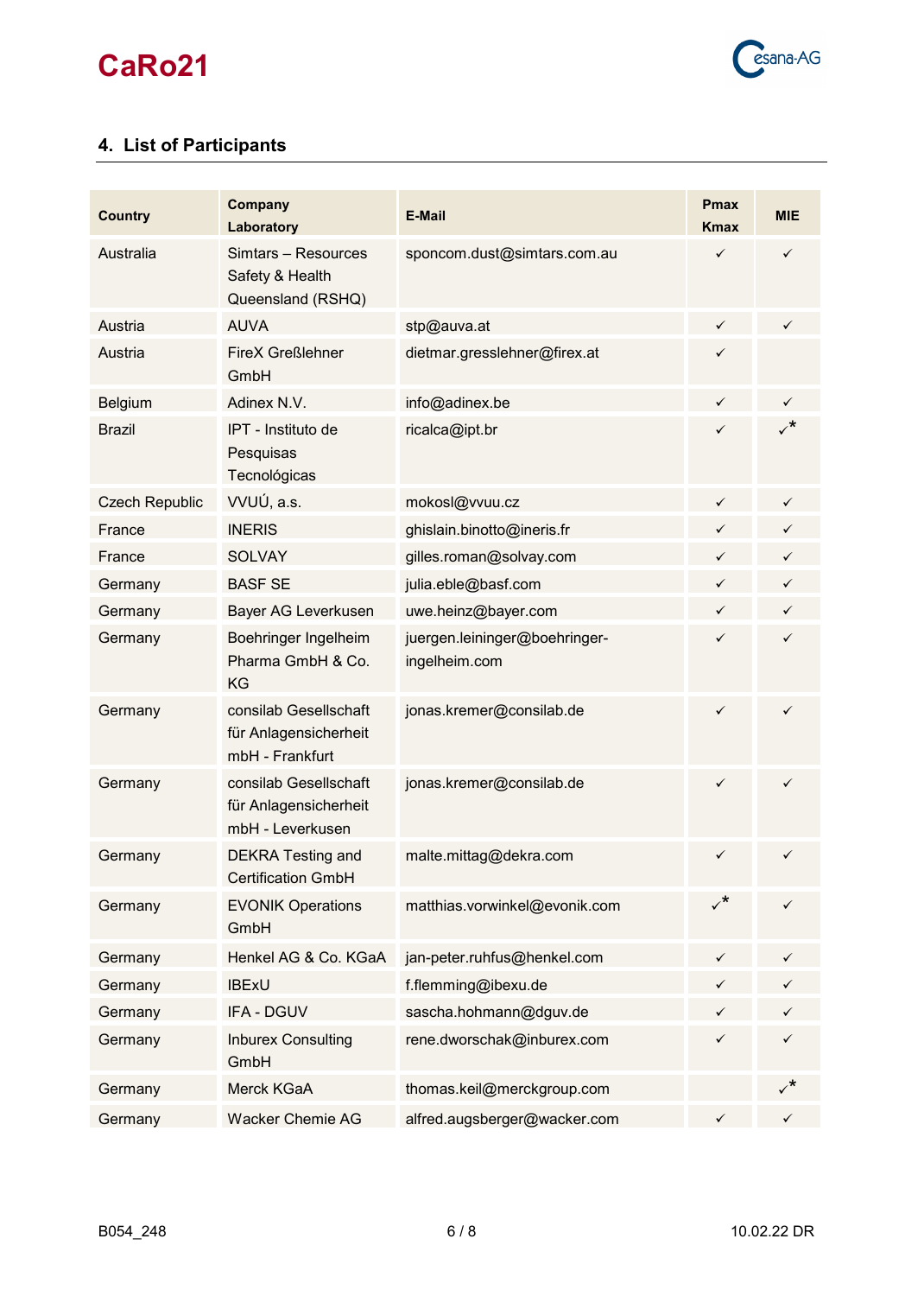

| <b>Country</b>        | Company<br>Laboratory                                              | <b>E-Mail</b>                          | <b>Pmax</b><br><b>Kmax</b> | <b>MIE</b>   |
|-----------------------|--------------------------------------------------------------------|----------------------------------------|----------------------------|--------------|
| India                 | <b>GVS Cibatech Private</b><br>Limited                             | vijay.bhujle@cibatech.com              |                            | $\checkmark$ |
| India                 | <b>Laurus Labs Limited</b>                                         | uttamkumar.j@lauruslabs.com            |                            | $\checkmark$ |
| Italy                 | <b>INNOVHUB Stazioni</b><br>sperimentali per<br>l'industria S.r.l. | antonella.mazzei@mi.camcom.it          | ✓                          | $\checkmark$ |
| Italy                 | Redox s.r.l.                                                       | reactivity@labredox.com                | ✓                          | $\checkmark$ |
| Japan                 | Sumika Chemical<br><b>Analysis Center</b>                          | k.ito@scas.co.jp                       | $\checkmark$               | $\checkmark$ |
| Japan                 | <b>Technology Institution</b><br>of Industrial Safety              | yamahata@tiis.or.jp                    |                            | $\checkmark$ |
| Norway                | Gexcon AS                                                          | cristian.omar.carbajal.cruz@gexcon.com | $\checkmark$               | $\checkmark$ |
| Poland                | <b>GIG Research Institute</b>                                      | zdyduch@gig.eu                         | ✓                          | $\checkmark$ |
| Romania               | <b>INCD INSEMEX</b><br>Petrosani                                   | insemex@insemex.ro                     | $\checkmark$               | $\checkmark$ |
| South Africa          | <b>CSIR</b>                                                        | imthombe@csir.co.za                    | ✓                          |              |
| Spain                 | LOM-AT. - Laboratorio<br>Oficial J.M. Madariaga                    | liliana.medic@upm.es                   | $\checkmark$               | $\checkmark$ |
| Sweden                | <b>RISE Research</b><br><b>Institutes of Sweden</b>                | ida.larsson@ri.se                      | $\checkmark$               | $\checkmark$ |
| Switzerland           | <b>Dottikon Exclusive</b><br><b>Synthesis AG</b>                   | ralf.weingart@dottikon.com             |                            | $\checkmark$ |
| Switzerland           | <b>DSM</b>                                                         | romeo.isner@dsm.com                    |                            | $\checkmark$ |
| Switzerland           | F. Hoffmann-La Roche<br>AG                                         | corinna.faber@roche.com                |                            | $\checkmark$ |
| Switzerland           | Givaudan International<br><b>SA</b>                                | chantal.berchten@givaudan.com          | ✓                          | $\checkmark$ |
| Switzerland           | Lonza AG - Visp                                                    | damian.venetz.vda@lonza.com            | ✓                          |              |
| Switzerland           | Syngenta Crop<br>Protection                                        | julien.parra@syngenta.com              |                            | $\checkmark$ |
| Switzerland           | <b>TÜV SÜD Process</b><br>Safety                                   | delphine.berset@tuvsud.com             | $\checkmark$               | $\checkmark$ |
| Switzerland           | TÜV SÜD Schweiz AG                                                 | michael.durrer@tuvsud.com              | ✓                          | $\checkmark$ |
| The Netherlands       | Nouryon                                                            | annienke.kingma@nouryon.com            |                            | $\checkmark$ |
| <b>United Kingdom</b> | <b>BRE Global</b>                                                  | lee.amendt@bregroup.com                | ✓                          | $\checkmark$ |
| United Kingdom        | <b>DEKRA Organisational</b><br>& Process Safety                    | aidan.bushell@dekra.com                | $\checkmark$               | $\checkmark$ |